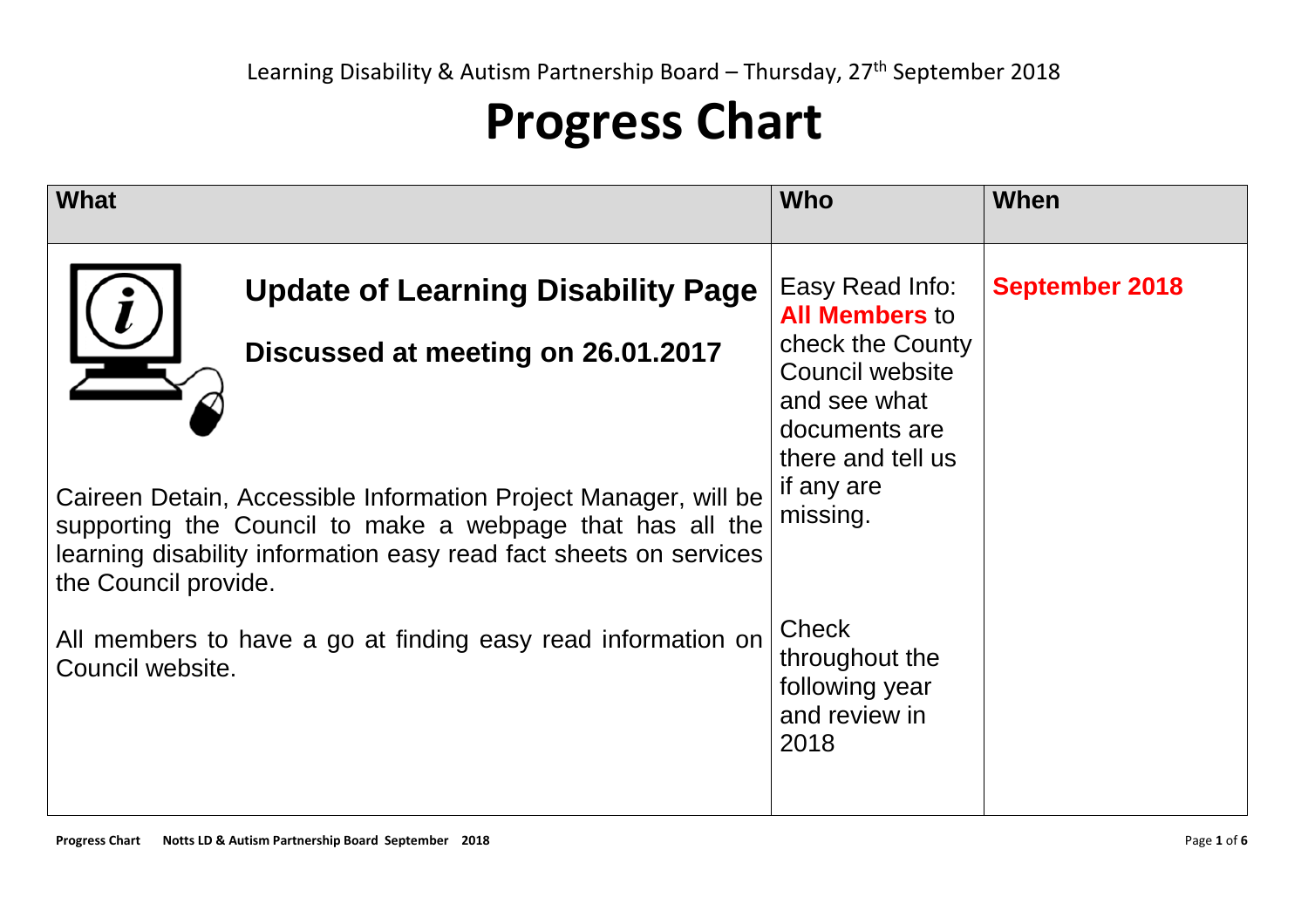| <b>What</b>                                                                                                                                                                                                                                                                                                            | <b>Who</b>                                                                                                                                                                | When            |
|------------------------------------------------------------------------------------------------------------------------------------------------------------------------------------------------------------------------------------------------------------------------------------------------------------------------|---------------------------------------------------------------------------------------------------------------------------------------------------------------------------|-----------------|
| <b>Employment</b><br>Naomi to do a written update on employment.                                                                                                                                                                                                                                                       | Naomi Russell                                                                                                                                                             | October 2018    |
| <b>Assessment</b><br><b>Care and Support Plan</b><br>18.05.2017 meeting<br>Carers said there were problems with the questions and asked<br>the County Council if they could review them. Carers asked if<br>the assessment and staff guidance could be changed to support<br>people with learning disabilities better. | <b>Suzanne Kerwin</b><br>working with<br>Adrian and<br>Alyson from the<br>carers<br>representative<br>group<br>Some carers<br>have volunteered<br>to support this<br>work | <b>On-going</b> |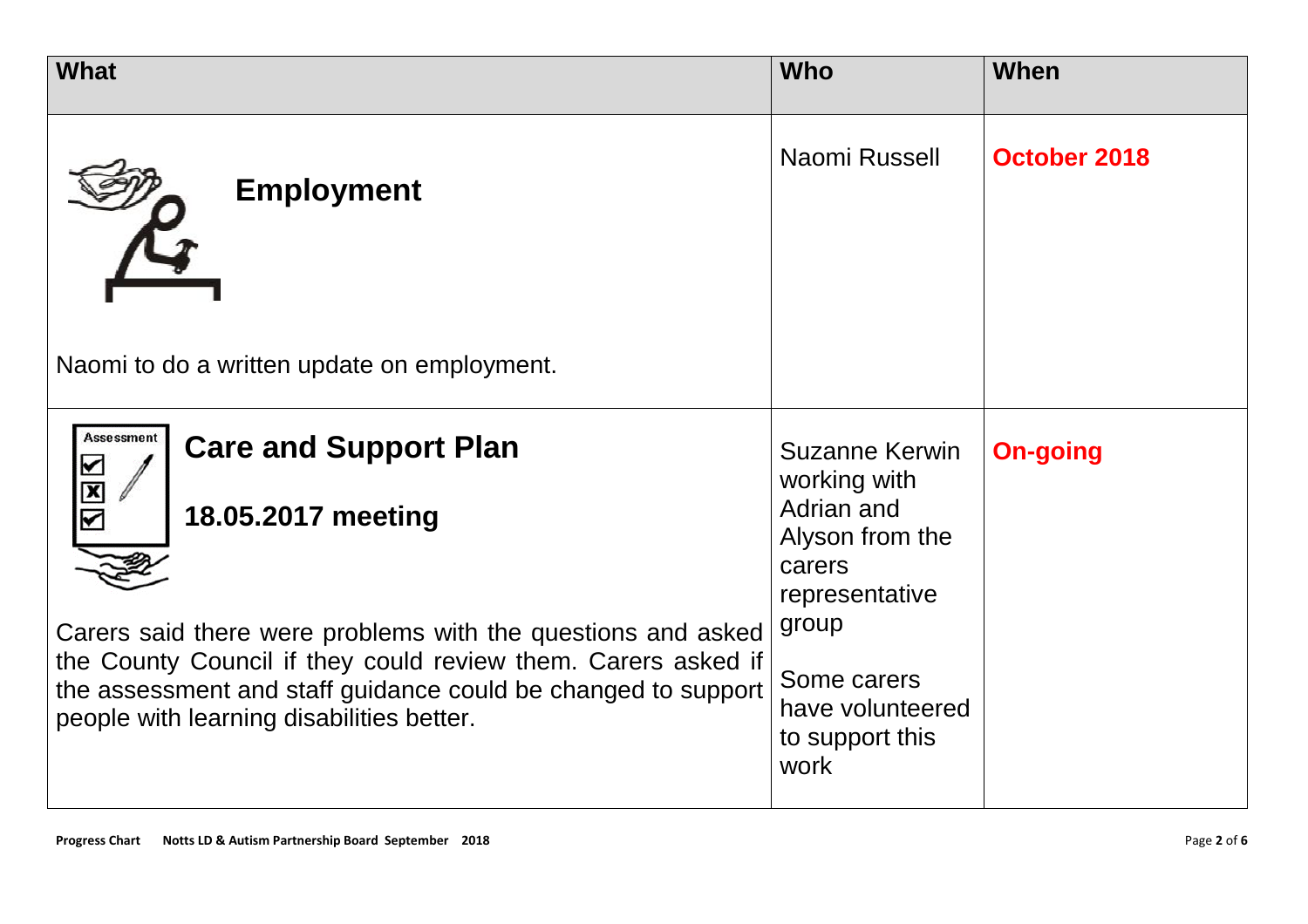| <b>What</b>                                                                                                                          | <b>Who</b>                                                                                         | <b>When</b>         |
|--------------------------------------------------------------------------------------------------------------------------------------|----------------------------------------------------------------------------------------------------|---------------------|
| <b>Assessment</b><br><b>Carers Assessment</b><br>$\frac{\mathbf{x}}{\mathbf{y}}$                                                     | Dan Godley                                                                                         | <b>On-going</b>     |
| Carers are working with and being updated on the assessments<br>by Dan Godley.                                                       |                                                                                                    |                     |
| <b>Quality Checks</b><br>Tracey has provided an update in the 'May' Board papers and<br>will update the Board again in January 2019. | <b>Tracey</b><br>Montgomery -<br><b>Joint Team</b><br>Manager, Quality<br>and Market<br>Management | <b>January 2019</b> |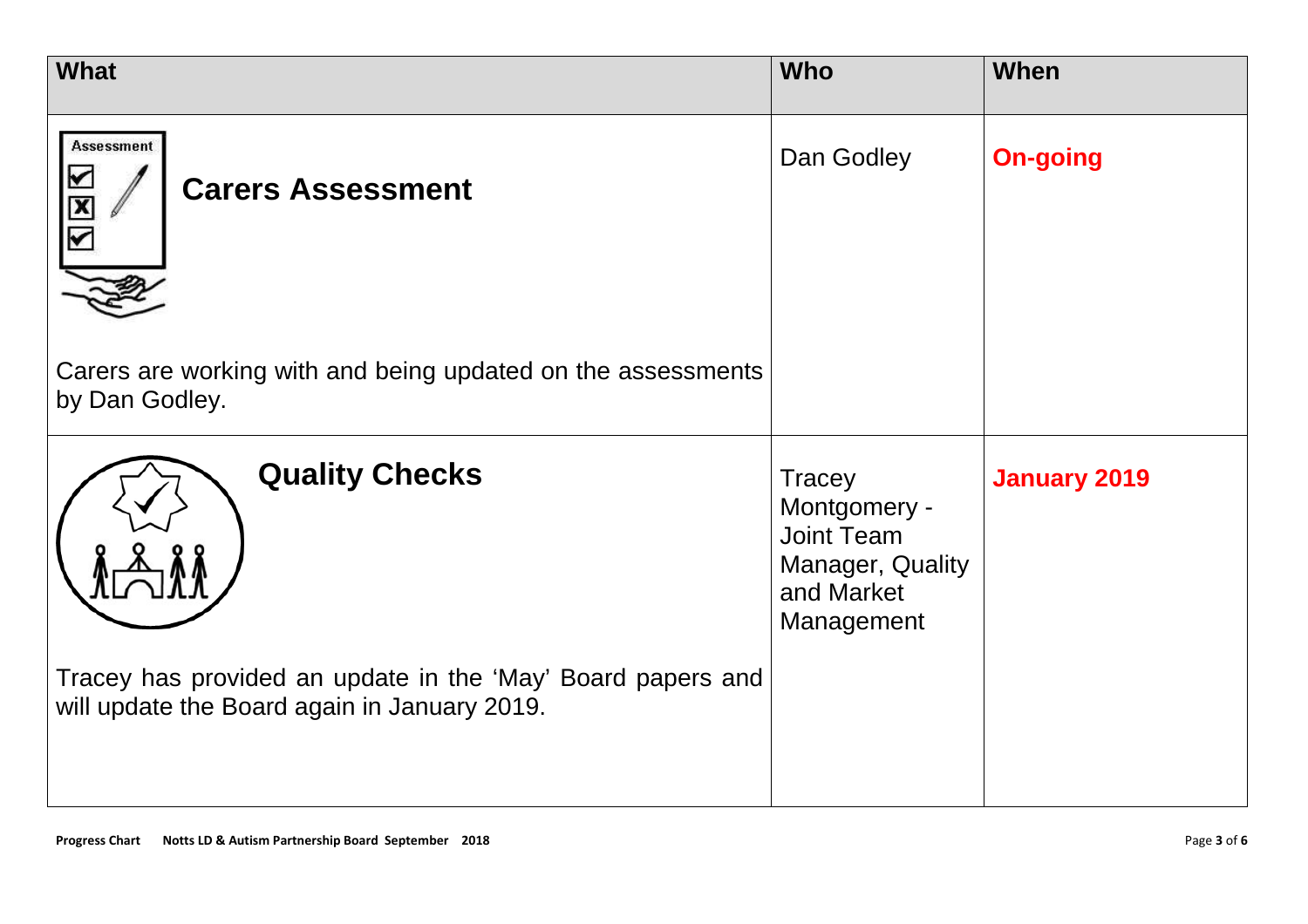| <b>What</b>                                                                                             | <b>Who</b>                                                                                        | When              |
|---------------------------------------------------------------------------------------------------------|---------------------------------------------------------------------------------------------------|-------------------|
| <b>Update on Core Providers</b><br>Discussed at meeting 28.03.2017                                      | Nottinghamshire<br><b>County Council</b><br><b>Board members</b><br>to send in their<br>questions | <b>March 2019</b> |
| Written update March 2019.                                                                              |                                                                                                   |                   |
| <b>Dentistry working group -</b><br><b>Bassetlaw area</b>                                               | <b>Working Group</b>                                                                              | <b>On-going</b>   |
| The Working Group continues to meet and will update the<br>Board as and when things change and develop. |                                                                                                   |                   |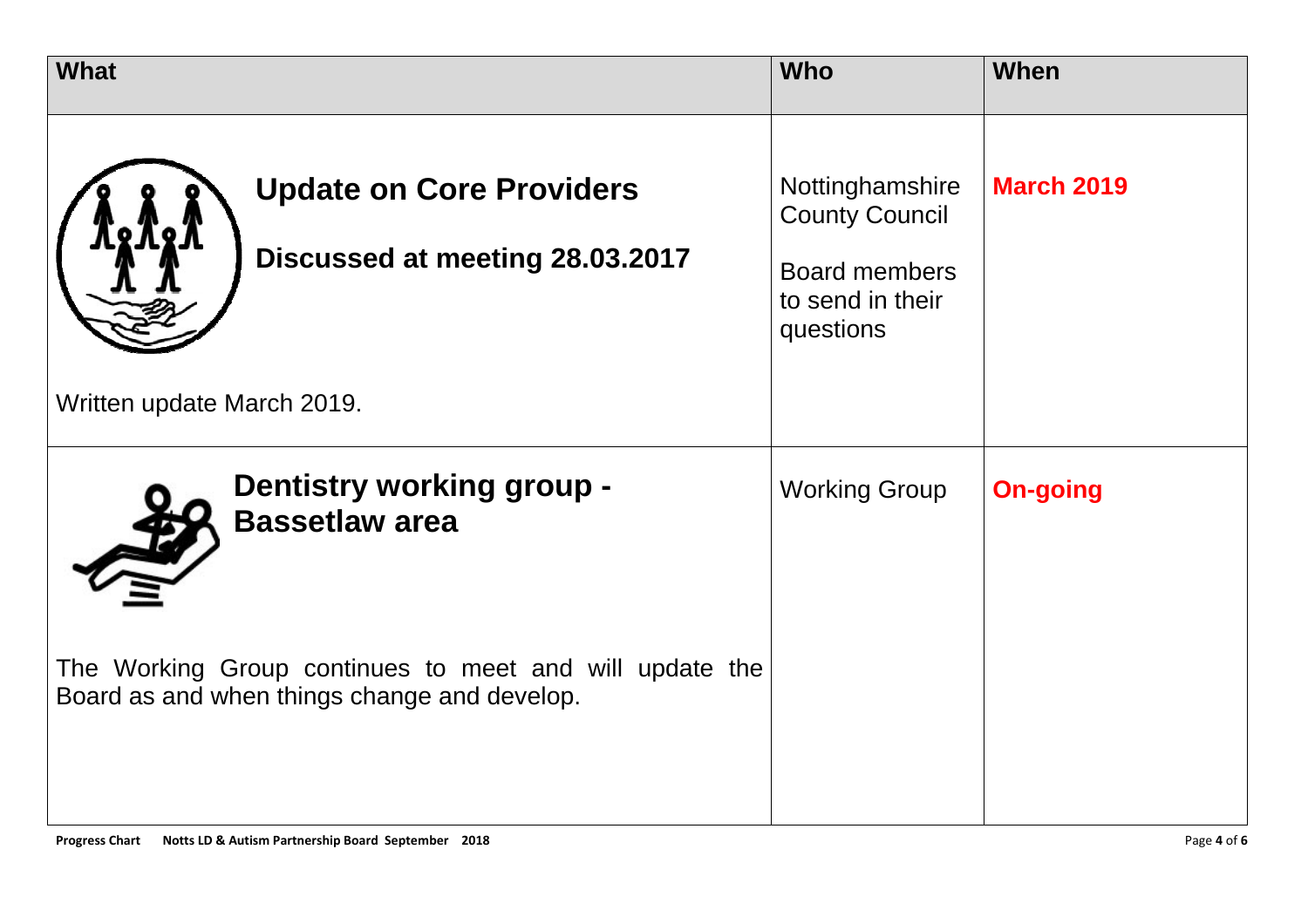| <b>What</b>                                                                                                                       | <b>Who</b>                                      | When                                                                            |
|-----------------------------------------------------------------------------------------------------------------------------------|-------------------------------------------------|---------------------------------------------------------------------------------|
| <b>Direct Payment Uplift Payments</b>                                                                                             | Carer<br>representative                         | <b>On-going - carers to</b><br>update Board as and<br>when there is a<br>change |
| Carers to work with Cath Cameron-Jones on this when there is<br>a change to payments.                                             |                                                 |                                                                                 |
| <b>Annual</b><br><b>Learning Disability</b><br><b>Self Assessment</b><br><b>Self-Assessment 2017</b><br>How well are we<br>Doing? | Carers to do<br>carers section of<br>assessment | <b>On-going - update</b>                                                        |
| Amber Green<br>Red                                                                                                                | Nottinghamshire<br><b>County Council</b>        |                                                                                 |
| NHS England sends Councils a questionnaire every year asking<br>how well they are doing at providing services.                    | <b>Health</b>                                   |                                                                                 |
| We are waiting for the 2016 assessment to be sent to us.                                                                          |                                                 |                                                                                 |